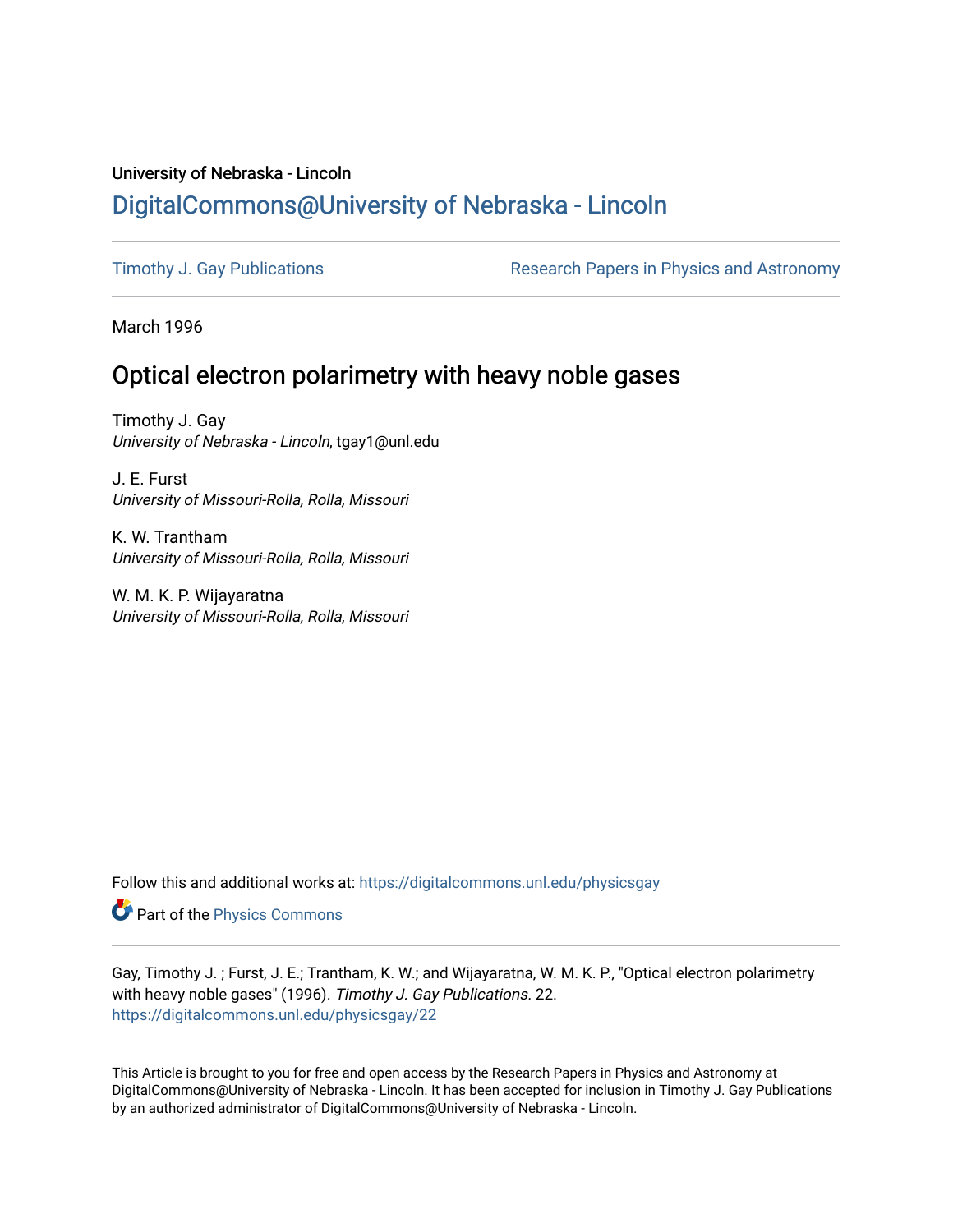# Optical electron polarimetry with heavy noble gases

T. J. Gay, J. E. Furst, K. W. Trantham, and W. M. K. P. Wijayaratna *Department of Physics, University of Missouri-Rolla, Rolla, Missouri 65401* 

Received 26 June 1995

We have measured the polarization of fluorescence emitted by the noble gases He, Ne, Ar, Kr, and Xe following impact excitation by polarized electrons. In He, the  $3^3P\rightarrow 2^3S$  transition was studied; in the heavy noble gases the  $np^5(n+1)p^3D_3 \rightarrow np^5(n+1)s^3P_2$  transitions were analyzed. We investigated these transitions as candidates for efficient optical electron polarimetry and found that, because of their larger excitation cross sections and analyzing power, the heavy noble gases are superior to He, which had been used previously as a polarimetric target. Several issues with regard to the implementation and accuracy of optical electron polarimetric techniques are discussed. © *1996 The American Physical Society.*

©1996 The American Physical Society

URL: http://link.aps.org/abstract/PRA/v53/p1623

DOI: 10.1103/PhysRevA.53.1623

PACS: 34.80.Dp, 07.60.Fs, 07.90.+c, 34.80.Nz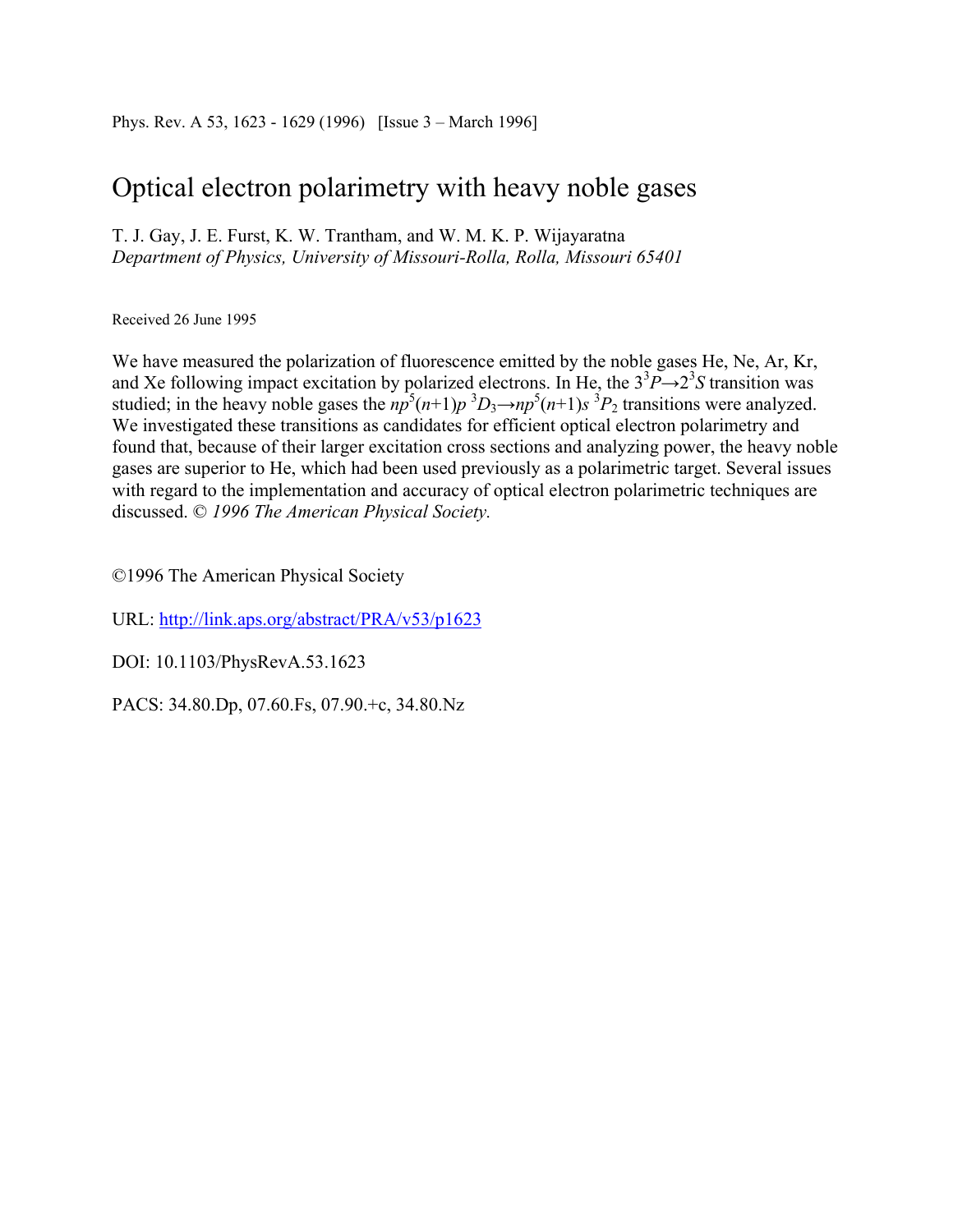### **Optical electron polarimetry with heavy noble gases**

T. J. Gay,\* J. E. Furst,<sup>†</sup> K. W. Trantham,\* and W. M. K. P. Wijayaratna<sup>‡</sup> *Department of Physics, University of Missouri-Rolla, Rolla, Missouri 65401*

 $(Received 26 June 1995)$ 

We have measured the polarization of fluorescence emitted by the noble gases He, Ne, Ar, Kr, and Xe following impact excitation by polarized electrons. In He, the  $3^3P \rightarrow 2^3S$  transition was studied; in the heavy noble gases the  $np^5(n+1)p^{-3}D_3 \rightarrow np^5(n+1)s^{-3}P_2$  transitions were analyzed. We investigated these transitions as candidates for efficient optical electron polarimetry and found that, because of their larger excitation cross sections and analyzing power, the heavy noble gases are superior to He, which had been used previously as a polarimetric target. Several issues with regard to the implementation and accuracy of optical electron polarimetric techniques are discussed.

PACS number(s): 34.80.Dp, 07.60.Fs, 07.90.tc, 34.80.Nz

#### **I. INTRODUCTION**

Although the idea of optical electron polarimetry was discussed as early as 1956  $[1]$ , the first detailed proposals for such a technique were made by Farago and Wykes more than a decade later  $[2]$ . Optical schemes have a number of attractive features when compared with traditional Mott polarimetry. Not requiring high voltage, they are relatively easy to implement, have good analyzing power, and have the potential to provide an absolute polarimetric standard without requiring calibration or resort to dynamical theoretical calculation. The Farago and Wykes proposals involved the impact excitation of group-IIB targets  $(Zn, Cd, Hg)$  by electrons whose polarization was to be determined, with measurement of the circular polarization of the subsequent fluorescence. The first demonstration of the optical method was made by Eminyan and Lampel in 1980, using a zinc target  $[3]$ . Wolcke *et al.* used mercury in a similar fashion three years later [4].

Subsequently, Gay proposed the use of He instead of the group-IIB elements [5]. Helium has some significant advantages for polarimetry, the two most important being its practicality as an electron scattering target and its realization of the original hope of Farago and Wykes for a polarimetric technique not requiring calibration. A He polarimeter was first demonstrated at Münster  $[6]$ , and has since been used in a number of other laboratories  $[7,8]$ .

In a standard optical measurement, photons produced by polarized electron-impact excitation are observed along the direction of the initial polarization vector  $(e.g., P\hat{y})$ ; see Fig. 1). The scattered electrons are not detected. In this case, a generic polarimeter equation may be written  $[9]$  involving  $P$ :

$$
\eta_2 = \gamma P (1 + \beta \eta_3) \equiv AP. \tag{1}
$$

Here  $\gamma$  and  $\beta$  are constants that depend on the atomic target and the specific optical transition used and are, ideally, independent of the incident electron energy *E*. The quantity *A* is usually referred to as the polarimeter's ''analyzing power.'' The relative Stokes parameters  $\eta_2$  and  $\eta_3$  are the circular and linear polarization of the light, respectively, the latter being associated with the incident electron-beam direction  $(e.g., \hat{z})$ and  $\hat{x}$ . (The third Stokes parameter  $\eta_1$  is the linear polarization in the  $xz$  plane corresponding to axes at  $45^{\circ}$  and  $135^{\circ}$ relative to  $\hat{z}$ , and will be considered below.) The value of  $\eta_3$ corresponds to the second moment of electron density along  $\hat{z}$  (alignment), and generally depends on  $E$ .

The values of  $\gamma$  and  $\beta$  may depend on *E* for two reasons. If the electron beam has sufficient energy to excite states that lie above the initial state *i* of the relevant optical transition, they may decay into *i* at a rate that varies with their population, and hence with *E*. Alternatively, if the total orbital angular momentum *L* and spin angular momentum *S* of the collision complex are not conserved separately during the collision, or if *i* is not a well-LS-coupled state,  $\gamma$  and  $\beta$  will generally exhibit an energy dependence  $[10,11]$ . The former situation can occur when significant spin-orbit forces act on the continuum electron (Mott scattering), or when a temporary negative ion is formed during the collision. Negative ion resonances also affect  $\eta_3$  [5]. When all of the above effects



FIG. 1. Schematic diagram of the experimental apparatus with the coordinate system used in the text. Open arrows indicate electron polarization vectors.

<sup>\*</sup>Present address: Behlen Laboratory of Physics, University of Nebraska, Lincoln, Nebraska 68588-0111 (address to which correspondence should be sent).

<sup>†</sup> Present address: Department of Physics, Central Coast Campus, University of Newcastle, Ourimbah NSW 2258, Australia.

<sup>‡</sup> Present address: Department of Physics, University of Colombo, Colombo 03, Sri Lanka.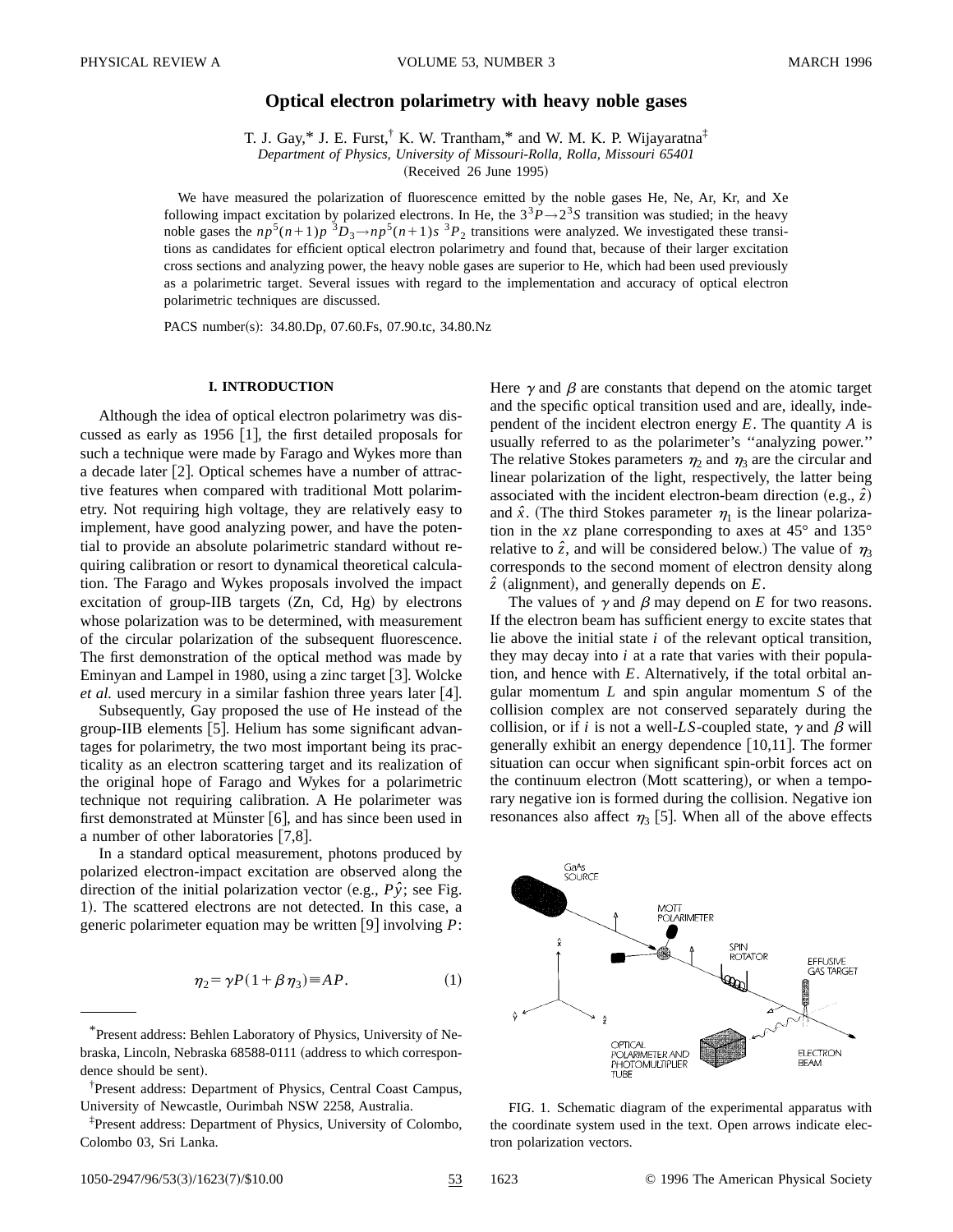Target Transition  $E$ .  $(eV)$  $E_c$  $(eV)$ First cascading state  $\sigma_{\text{max}}$  (10<sup>-19</sup> cm<sup>2</sup>)  $\gamma$   $\beta$ *A* (threshold) He  $3^3P \rightarrow 2^3S$  $(3889 \text{ Å})$ 23.00 23.59  $4^{3}S^{a}$ 7.0 (Ref. [13]) 0.5000 -0.3333 0.4390 Ne  $3^{3}D_{3} \rightarrow 2^{3}P_{2}$  $(6402 \text{ Å})$ 18.55 19.66  $4^{3}P_{2}^{0}$ 91 (Ref. [14]) 0.6663 0.2230 0.7315 Ar  $4^{3}D_{3} \rightarrow 3^{3}P_{2}$  $(8115 \text{ Å})$ 13.07 13.90  $3d_3$  260 (Ref. [15]) 0.6667 0.2222 0.7317 Kr  $5^3D_3 \rightarrow 4^3P_2$  $(8112 \text{ Å})$ 11.44 12.11  $3d_3$  120<sup>b</sup> (Ref. [16]) 0.6214 0.2768 0.6959  $Xe$  6<sup>3</sup> $D_3 \rightarrow 5^3 P_2$  $(8819 \text{ Å})$ 9.72 9.94  $5^{3}F_{4}^{0}$  $280^b$  (Ref. [16])  $0.6322$  0.3098 0.7080

TABLE I. Polarimetric transitions for the noble gases (see text). Values of  $\gamma$ ,  $\beta$ , and  $A$  (threshold) are taken from Refs.  $[5]$  and  $[9]$ .

<sup>a</sup>The 3<sup>3</sup>D state decays almost exclusively to the  $2<sup>3</sup>P$  state (see text).

<sup>b</sup>Extrapolated to zero target pressure.

are negligible,  $\gamma$  and  $\beta$  can be calculated using angular momentum coupling algebra only, and thus *P* can be extracted directly from Eq.  $(1)$  without the need for a calibration measurement. This is the case with He when *E* is in the range from 23.0 eV, the excitation threshold of *i*, the  $3^{3}P$  state, to 23.6 eV, the threshold for the  $4<sup>3</sup>S$  state, the first important upper cascading level. (The  $3<sup>3</sup>P$  to  $2<sup>3</sup>P$  branching ratio for decay of the  $3^{3}D$  state is  $1.8 \times 10^{-4}$  [12].)

The elegance of optical electron polarimetry is this: by measuring the three relative Stokes parameters  $\eta_1$ ,  $\eta_2$ , and  $\eta_3$ , one determines *P* and, simultaneously, characterizes the polarimeter *in situ*. The circular polarization  $\eta_2$  is proportional to *P*, and the polarimeter's analyzing power *A*, a dynamical energy-dependent quantity, is given by  $\eta_3$ . Finally, if either resonances or spin-orbit forces are important, or if *i* is not a Russell-Saunders state, the linear polarization fraction  $\eta_1$  will be nonzero and  $\gamma$  and  $\beta$  cannot be calculated simply  $[9]$ . (A particularly vivid example of this is seen with Hg  $[4]$ .) Thus in cascade-free regions of *E*, measurement of  $\eta_1$  serves as a check of the validity of Eq. (1).

We have recently completed a study of polarized electron scattering by the heavy noble gases Ne, Ar, Kr, and Xe, with the goal of searching for evidence of spin-orbit forces acting on the continuum electron  $[11]$ . To do this, we measured values of  $\eta_1$  for light emitted by the  $np^5(n+1)p^{-3}D_3$ Russell-Saunders states. (Of all the states in the  $np^6(n+1)p$ manifold, only the  ${}^{3}D_3$  state is a pure triplet with good *LS* coupling. The others exhibit varying levels of intermediate coupling, i.e., do not have well-defined values of *L* and *S* [9].) Nonzero  $\eta_1$  values, which we failed to find, would have been a clean signature of such forces. In the course of this work, however, it dawned on us that the transitions we were studying represented ideal candidates for optical electron polarimetry.

In Table I, we list some characteristics of the relevant transitions for the  ${}^{3}D_3$  states in the heavy noble gases we studied as well as the polarimetric  $3^{3}P-2^{3}S$  transition in He. Four potential advantages of the heavy noble gas transitions are apparent. Their peak optical excitation cross sections and threshold analyzing powers are larger than those of He, meaning that for a given electron input current and polarization, the fluorescence will be brighter and more polarized with heavy noble gas targets. Moreover, *A* for the heavy noble gases is enhanced by collisionally produced alignment (given by  $\eta_3$ ) instead of being reduced as it is with He. (Values of  $\eta_3$  are positive for all transitions and energies considered here.) Finally, the gap between the initial-state threshold energy  $E_t$  and the first cascade threshold  $E_c$  are bigger for Ne, Ar, and Kr than for He. This gap can be important because very precise measurements must be made at or below  $E_c$ . If gap is small, the effective polarimetric cross section is correspondingly small because of its proximity to the null threshold cross section. Moreover, a larger gap is useful because electron beams with wider energy profiles can be analyzed entirely in the "safe" range between  $E_t$  and *Ec* . Thus Ne is significantly better than He in this regard, but Xe is worse. All of these factors contribute to the polarimeter operating efficiency, which will be defined and discussed below.

A final advantage of the heavy noble gases is illustrated in Figs. 1 and 2. The ultimate accuracy of an optical polarimeter is determined in part by how accurately the analyzing power *A*, or, equivalently,  $\eta_3$ , can be measured. In the case of He,  $\eta_3$  varies rapidly with energy just above threshold. (Several conjectures for this behavior have been advanced  $[18 - 20]$ .) Thus, with He, the measured value of *P* depends sensitively on the energy profile of the incident beam. In contrast,  $\eta_3$  for the  $np^5(n+1)p^{3}D_3 \to np^5(n+1)s^{3}P_2$ transitions in all the heavy noble gases varies slowly with *E*  $[9]$ , so the prospects for accurate measurements of *A* are better in these systems. This advantage is enhanced both by the fact that He has the only negative  $\beta$  in Table I, and that it has the largest magnitude.

The heavy noble gases have at least two disadvantages as polarimetry targets. Neon, Kr, and Xe are much more expensive than He. More important, however, are the potential effects of negative-ion resonances on  $\gamma$  and  $\beta$ . In He, typical resonance lifetimes  $({\sim}10^{-14} \text{ s } [21])$  are much shorter than the fine-structure relaxation times (corresponding to the splittings between the fine-structure levels) for the  $n=3$  manifold  $(\sim 10^{-11}$  s). In the heavy noble gases, however, most resonance lifetimes  $({\sim}10^{-14} \text{ s } [21])$  are comparable to or longer than the  $np^5(n+1)p$  manifold fine-structure periods. Thus, if resonances occur in these systems at energies where the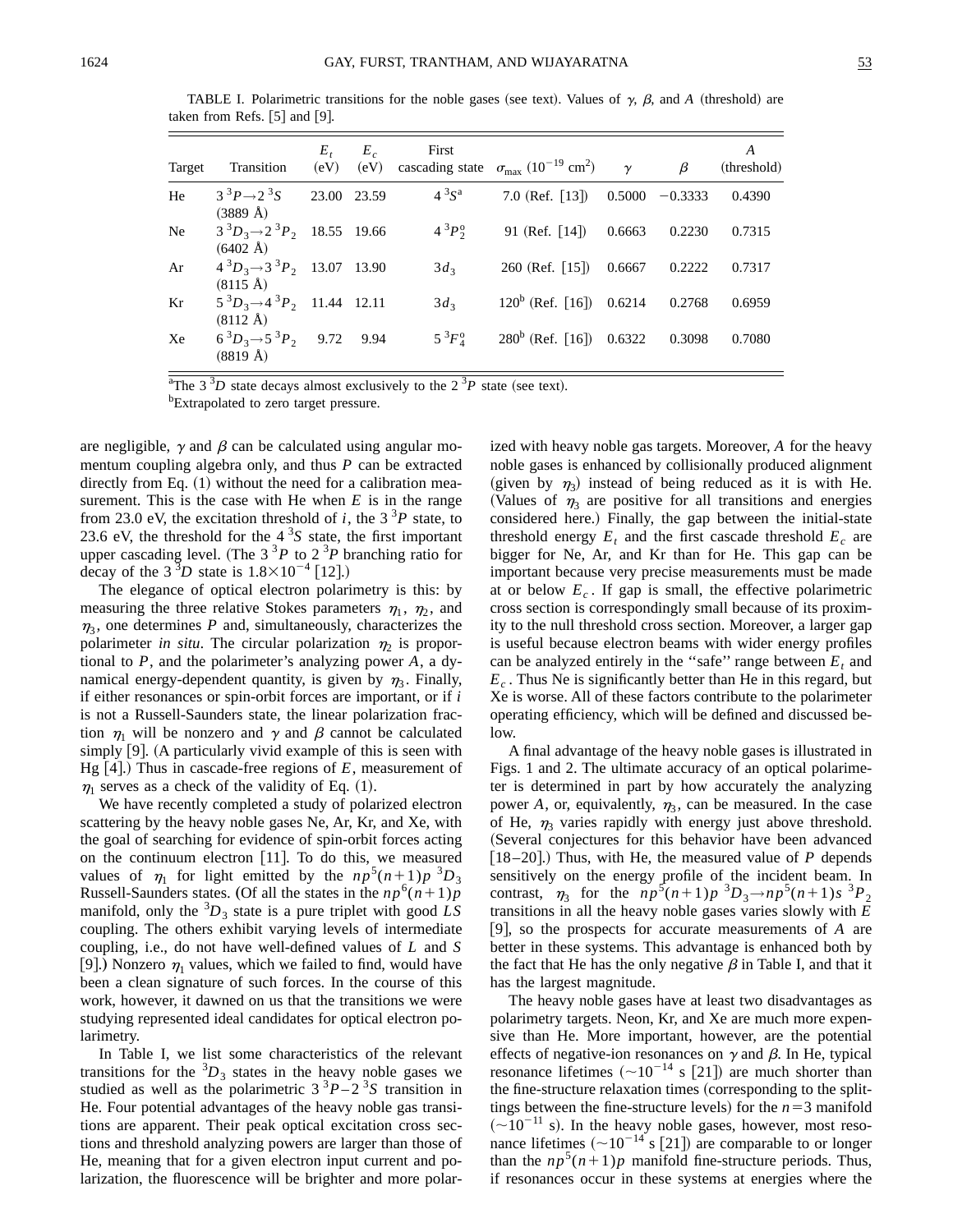

FIG. 2. Linear polarization fraction  $\eta_3$  of the  $3^3P\rightarrow 2^3S$  (3889) Å) transition in He, and the  $3p<sup>3</sup>D_3 \rightarrow 3s<sup>3</sup>P_2$  (6402 Å) transition in Ne, near their excitation thresholds. Horizontal arrows indicate the kinematically required threshold value of  $\eta_3$ ; vertical dotted lines indicate the excitation threshold energies. The He data include those of Refs.  $[6]$  (solid circles),  $[8]$  (open circles), and  $[17]$  (solid line), as well as those of this work (solid squares; see also Ref. [7]). Neon data are from this work and that of Ref.  $[9]$ . In the cases of Refs.  $[6]$ and  $[17]$ , data below the indicated excitation thresholds are due to the different criteria used to designate the onset energy of signal above background, causing an effective lowering of the energy scale by  $\sim$ 0.1 eV for these data. Our data for Ne below threshold essentially indicate the residual background polarization, and are all within 2 standard deviations of zero.

measurements are made, significant departures of  $\gamma$  and  $\beta$ from their kinematic values could, in principle, occur.

In Sec. II, we discuss the experimental apparatus we used to make these measurements and the procedures we followed. Section III presents our results and conclusions.

#### **II. APPARATUS AND PROCEDURES**

The apparatus we used in these experiments has been described at length in three previous reports  $[7,9,22]$ , and is shown schematically in Fig. 1. A GaAs source produces a beam of transversely polarized electrons (with momentum along  $\hat{z}$  and polarization along  $\hat{x}$ ), whose polarization is analyzed by a concentric-cylinder Mott polarimeter. The electron beam subsequently traverses a longitudinal *B* field that rotates the spin direction to  $\hat{y}$ . In the target chamber, the beam is decelerated from its transport energy of 2 keV to energies below 200 eV, and crosses a multicapillary-array effusive gas target before being collected in a Faraday cup.

Light emitted from the target region along  $\hat{y}$  is collected by a borosilicate lens with an acceptance half-angle of 9° and a nominal focal length of 120 mm. This lens is part of the target chamber vacuum wall. The light then passes through several circular apertures 3.8 cm in diameter, a dichroic film polarizer, a retardation plate, and a narrow-band interference filter before being refocused onto the GaAs photocathode of a single-photon-counting photomultiplier tube (PMT).

In these studies, we measured optical excitation functions for the transitions in question, as well as the relative integrated Stokes parameters. Excitation functions were measured between threshold and 100 eV for all five gases, with photon count rates normalized to incident beam current and the target number density *n*. The value of *n* was inferred from knowledge of the stagnation pressure behind the effusive multicapillary array using the model discussed by Lucas [23]. The pressure was measured with a capacitance manometer. At each energy, the electron beam was tuned to maximize the photon signal. One beam tuning was usually sufficient for the energy range from threshold to about 5 eV above threshold, and tuning was adjusted at each energy above this. By adjusting beam focusing, we also demonstrated that the entire incident electron current was being collected in the Faraday cup. We also checked that the fluorescence yield was proportional to target gas pressure and, by placing neutral density filters in the GaAs source laser beam, to incident electron current. The use of neutral density filters allowed us to attenuate the electron beam without changing its spatial profile. Excitation function measurements were made with the retarder removed from the optical train and with the linear polarizer transmission axis placed at a 35.2° angle relative to the electron-beam direction. This latter procedure was used to eliminate the effect of excited-state alignment on the fluorescence yield  $[20,24]$ . After these data were taken (and the apparatus disassembled), we learned that the correct polarizer angle is  $54.8^{\circ}$  [24]. Thus the excitation functions reported here have some residual polarization dependence. This effect is relatively small, however, and can be calculated from knowledge of  $\eta_3$  (see Fig. 9 of Ref. [9]). For all four targets,  $\eta_3$  drops below 0.2 within 4.5 eV of threshold, so that the ''true'' intensity is at most 12% greater than we measured. The worst case is at threshold, where the intensities we observed are approximately 24% below their polarization-independent value. In any case, the energydependent corrections to the excitation functions for each target are very similar because their respective  $\eta_3$  curves are so much alike.

A number of systematic checks were made of the integrated Stokes parameter measurements. The linear polarization  $\eta_3$  was determined in a number of cases using two different methods. The first involved the simple rotation of the linear polarizer, which was followed by and attached to the quarter-wave plate, with its fast axis at 45° relative to the polarizer's transmission axis. The quarter-wave plate thus minimized linear instrumental polarization due to the remaining downstream optical elements, including the PMT. In the second, more standard method, the retarder was rotated upstream of the fixed polarizer. Both methods yielded the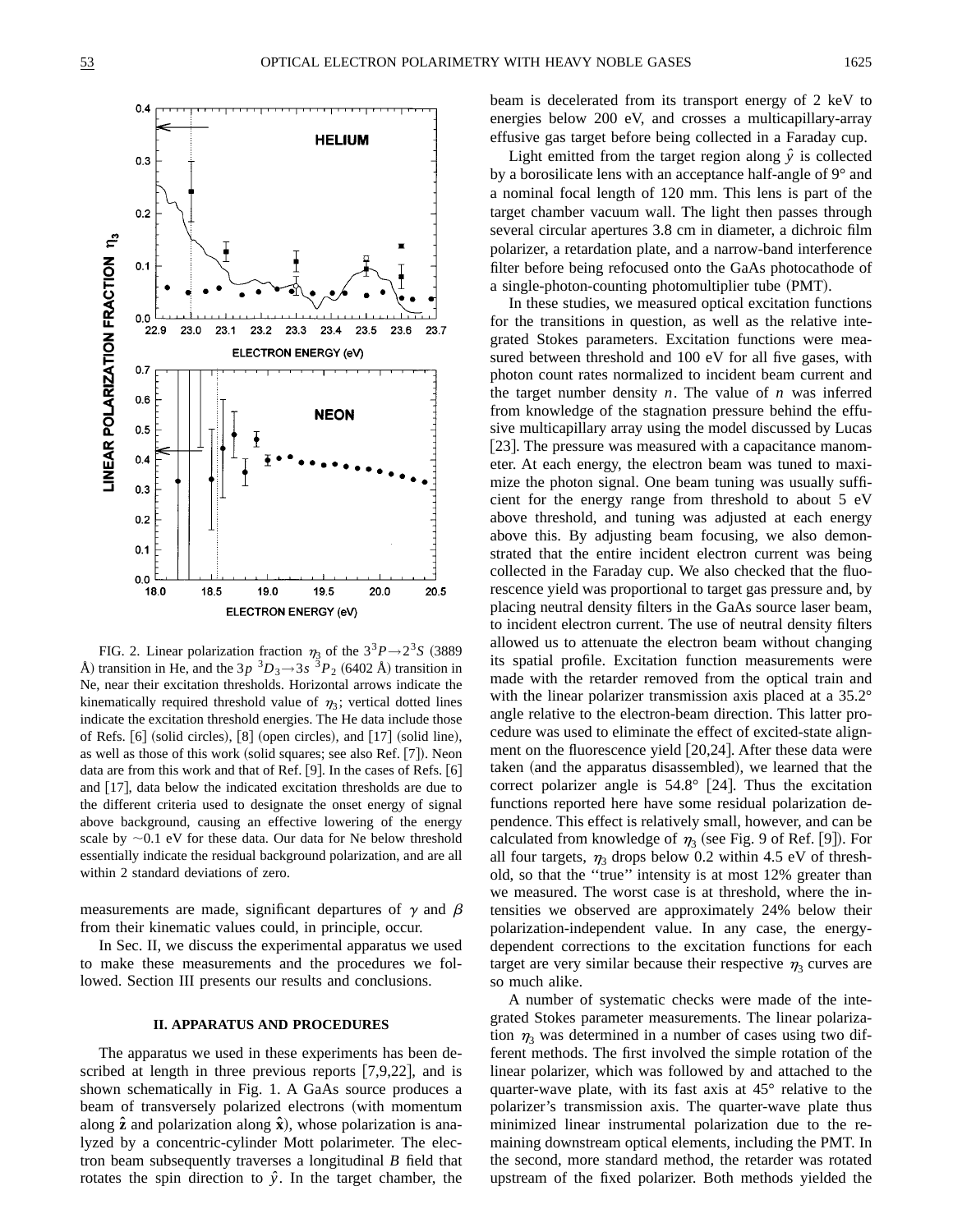same values of  $\eta_3$  in all cases studied.

Overall linear instrumental polarization of the optical train was studied using an unpolarized light source, consisting of incandescent light sent through an optical fiber bundle, followed by two disks of opal glass. This source was placed at the center of the electron-gas interaction region, and emitted light with an approximate cos  $\theta$  distribution about  $\hat{y}$ . The light source in this configuration was axially symmetric about  $\hat{y}$ , and could be rotated about this axis. By systematic rotation of the source and all elements (including lenses) of the optical train, we concluded that both  $\eta_1$  and  $\eta_3$  instrumental asymmetries were at a level below 0.005. Instrumental asymmetries associated with  $\eta_2$  and  $\eta_1$  were eliminated by optical flipping of the electron spins at their source.

Other systematic polarization checks included variation of collimating aperture diameters in the optical train, tests of the polarization dependence on target pressure, optical train axis variation, and changing of electron-beam focusing and steering. All of these tests indicated systematic effects below 0.005. Corrections to the Stokes parameters for finite-solidangle acceptance of the optical train were about 0.008, and were uncertain by 0.001. Background corrections were small in most cases and have been discussed in detail in Ref.  $[9]$ .

Two polarizers were used for wavelengths above and below 650 nm, respectively. An achromatic polymer sheet retarder was used for all the heavy noble gases, while a zerothorder quartz waveplate was used for He. The largest uncertainties in the Stokes parameters were due to uncertainty in the optical constants of these elements. The optical constants (the position of the transmission axis and the polarizing efficiency of the polarizers; the position of the fast axis and the retardance of the retarders) were measured at each wavelength using collimated white light with a beam diameter of about 3 cm, equivalent to the beam in the optical polarimeter, passed through the appropriate optical filter. We generally measured values significantly different than those quoted by the manufacturers for all quantities except the positions of the polarizer transmission axes and the zerothorder quartz retarder fast axis. The most serious discrepancy occurred in the position of the achromatic retarder fast axis, which we measured, using two independent methods  $\left[25,26\right],$ to be  $7^{\circ} \pm 2^{\circ}$  off that quoted by the manufacturer. Unfortunately, we had made all our polarization measurements referenced to the quoted fast axis, so a  $\sim$  5% correction had to be made to these data. The causes of these discrepancies are unclear, but they may be due in part to the fact that the measurements of optical constants made by the manufacturers were done with narrow beams, whereas our measurements represent an average over most of the respective elements.

As a check on our optical measurements of *P*, we also made Mott polarization measurements (see Sec. III). The configuration of our apparatus allowed us to make these measurements simultaneously. The transmission through the Mott polarimeter, however, was severely dependent on the high voltage placed on its inner cylinder, and this limited us to Mott analyzing energies below 25 keV when simultaneous optical measurements were made. Mott measurements were made as described in Ref. [22].

#### **III. RESULTS AND DISCUSSION**

Electron polarimeters may be characterized and compared by using a parameter called the "figure of merit"  $\Sigma$ , which is inversely proportional to the square of the time required to make a measurement of  $P$  to a given statistical uncertainty [27]. All other factors being equal, the larger  $\Sigma$ , the better the polarimeter. The definition of  $\Sigma$ , including its general incident energy dependence, is

$$
\Sigma(E) \equiv A^2(E) \left( \frac{I_d(E)}{I_i(E)} \right),\tag{2}
$$

where  $I_i$  is the number of electrons per second entering the polarimeter, and  $I_d$  is the detector count rate. The ratio  $I_d(E)/I_i(E)$  is sometimes called the polarimeter's "efficiency,"  $F(E)$ . In order to estimate the relative figures of merit of the various noble gas targets, we measured the optical excitation functions  $I_d(E)$  of each transition, as well as the Stokes parameters. For a given target,  $I_d(E)$  is proportional to  $\sigma(E)$ , the optical excitation cross section [14]. We now consider two quantities that are each proportional to  $\Sigma(E)$  for a given target.

(1) The "ideal" figure of merit,  $\Sigma_i(E)$ . This quantity, which is independent of apparatus-specific parameters, is defined as

$$
\Sigma_i(E) \equiv A^2(E)\sigma(E). \tag{3}
$$

It thus provides a basis for evaluating the intrinsic relative merit of various transitions as candidates for polarimetry.

(2) The "practical" figure of merit,  $\Sigma_p(E)$ . For a given apparatus,  $\Sigma(E)$  will depend upon a variety of factors including PMT efficiency, solid angle subtended by the optical train, transport efficiency of the electron-optical input elements, and the transmission of the optical interference filter used to isolate the transition in question. In order to provide an example of how actual polarimetric figures of merit can vary from target to target for a given apparatus, for our measurements we define

$$
\Sigma_p(E) \equiv A^2(E) F(E)/n. \tag{4}
$$

Thus  $\Sigma_p$  is essentially a target-density-normalized version of  $\Sigma$ . As mentioned above, *n* for our experiment is calculated using the model of Lucas  $[23]$  and the target stagnation pressure above the effusive source. While we expect that our knowledge of *n* using this method will not be accurate to better than a factor of 2 or 3 for a given gas, relative densities needed for the comparison of  $\Sigma_p$  for two targets should be known considerably better than this.

Our measurements of  $I_d(E)$ , proportional to the optical excitation cross sections, are shown in Fig. 3. They have been normalized at their maximum values to the absolute optical peak cross sections of Refs.  $[13–16]$ . The normalization was done at the peak values because relative statistical errors are least there, as are possible pressure-dependent effects [28]. Several other excitation function measurements, also normalized, where necessary, to the peak cross sections are shown in these figures for comparison.

In order to calculate  $\Sigma_i(E)$  and  $\Sigma_p(E)$ , the functions *A*(*E*) were obtained using the calculations and data of Refs.  $|8|$  and  $|9|$ . We take  $A(E)$  to be the kinematically required threshold value of the analyzing power  $A(E_t)$ , times the ratio  $\eta_2(E)/\eta_2(E_t)$ . The various values of  $A(E_t)$ , listed in Table I, take into account the hyperfine depolarization and isotopic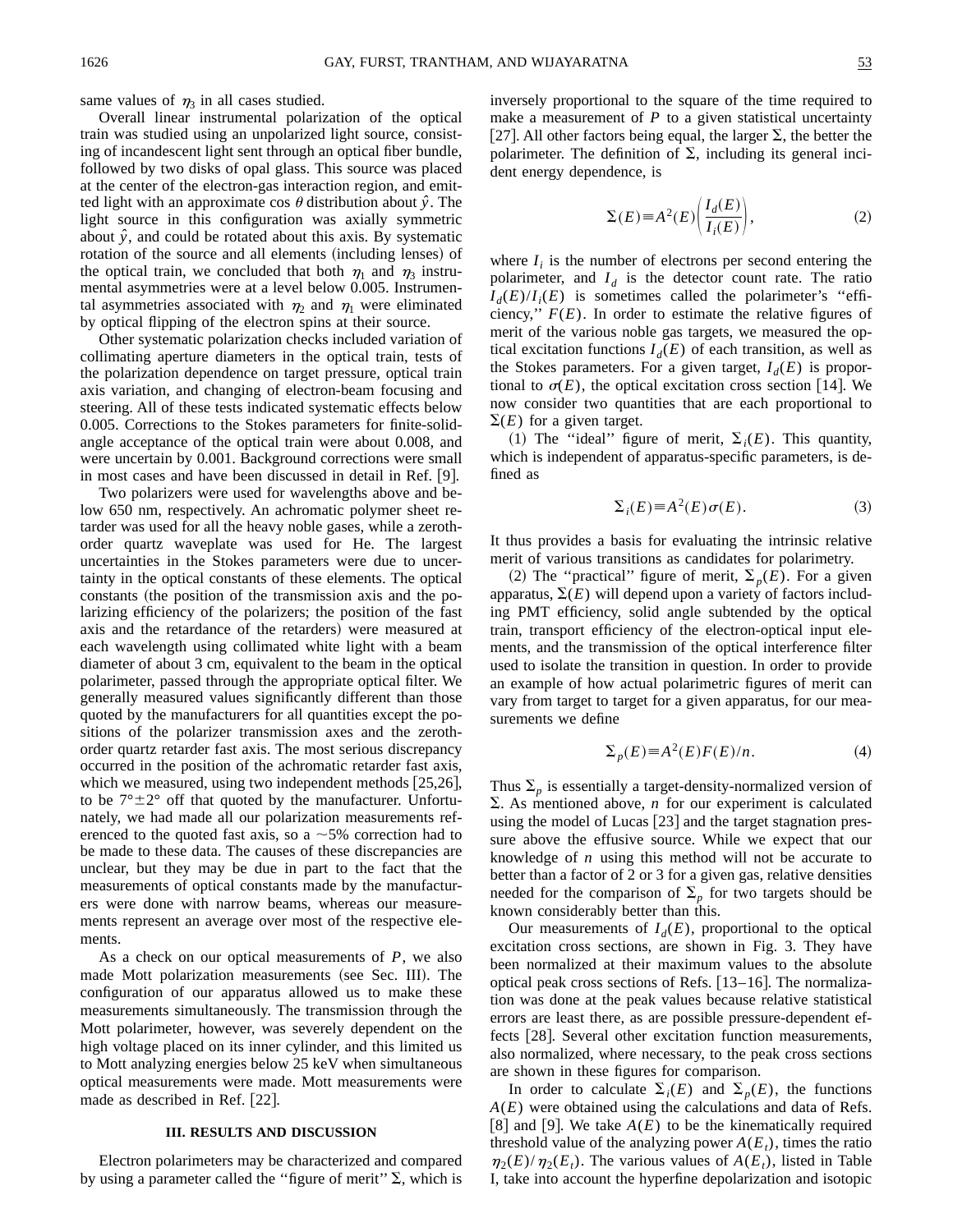

FIG. 3. Optical cross sections for the polarimetric transitions, obtained by normalization of the peak counting rates to the maximum absolute apparent optical cross sections  $(\sigma_{\text{max}})$  listed in Table I. Shown also are the optical cross sections of Refs. [28] (triangles) and [29] (open circles) for He, both normalized to the peak value of Ref.  $[13]$ ; Ref.  $[14]$  (open circles) for Ne; Ref.  $[15]$  (open circles) for Ar; and Ref.  $[16]$  (open circles) for Kr and Xe. The Xe and Kr data of Ref. [16] have been extrapolated to zero target pressure. Data sets have been shifted in energy to provide the best matching of energy-dependent features.

makeup of each target and assume that at threshold, only states with  $m_l=0$  are excited [9]. Combining  $A(E)$  and  $\sigma(E)$ [obtained by normalizing our measured values of  $I_d(E)$  to the peak optical cross sections] yields  $\Sigma_i(E)$  for each gas. These results are shown in Fig. 4. Inspection of this figure confirms our initial contention that the heavy noble gases are superior to helium as polarimetric targets; figures of merit for neon, the least efficient heavy noble gas target, are 20–30 times those of He at the same incident electron energies.



FIG. 4. Ideal figures of merit for the various polarimetric transitions.

The polarimeter constants  $\gamma$  and  $\beta$  can be calculated algebraically only below  $E_c$ . Thus the most accurate measurements of  $P$  (i.e., those not requiring calibration) should be made at  $E_c$ . In Table II, we have listed  $\sum_i(E_c)$  and  $\sum_p(E_c)$ for the various gases normalized to He values of unity. We note that  $\Sigma_i(E_c)$  for Xe is relatively low compared to the other heavy noble gases. This is because of its small gap between  $E_t$  and  $E_c$ . We compare also the maximum values of  $\Sigma_i$  and  $\Sigma_p$  relative to the He cascade values in Table II. Measurements of  $P$  at the energies corresponding to these maxima would require calibration, but this can be done *in situ* simply by measuring the ratio  $\eta_2(E_{\text{max}})/\eta_2(E_c)$ , where  $E_{\text{max}}$  is the energy at which the maximum value of  $\Sigma_p$  (or  $\Sigma_i$ ) occurs.

The largest value of  $\Sigma_i(E_{\text{max}})$  we find is for argon:  $8.2 \times 10^{-18}$  cm<sup>2</sup>. This number can be used to estimate the maximum practical figure of merit that can be realized with optical polarimeters. Our effusive target had an effective areal density  $nl$  of about  $10^{11}$  cm<sup>-2</sup>, with *l* being defined essentially by the overlap of the electron beam and the field of view of the optical train. The *nl* product could easily be increased to  $\sim 10^{14}$  by using a static gas target cell without danger of radiation trapping [28]. Taking an optical solid angle of  $8\times10^{-2}$  sr and a transmission/detection efficiency of 0.03 for the optical train (our apparatus values) yields a best-case figure of merit with argon of  $1.5 \times 10^{-7}$ .

TABLE II. Relative polarimetric figures of merit.

| Target | $\Sigma_i(E_c)$ | $\Sigma_i(E_{\text{max}})$ | $\Sigma_p(E_c)$ | $\Sigma_p(E_{\text{max}})$ |
|--------|-----------------|----------------------------|-----------------|----------------------------|
| He     |                 | 9                          |                 |                            |
| Ne     | 59              | 232                        | 17              | 65                         |
| Ar     | 87              | 709                        | 19              | 154                        |
| Kr     | 84              | 312                        | 137             | 510                        |
| Xe     | 13              | 443                        | 203             | 7130                       |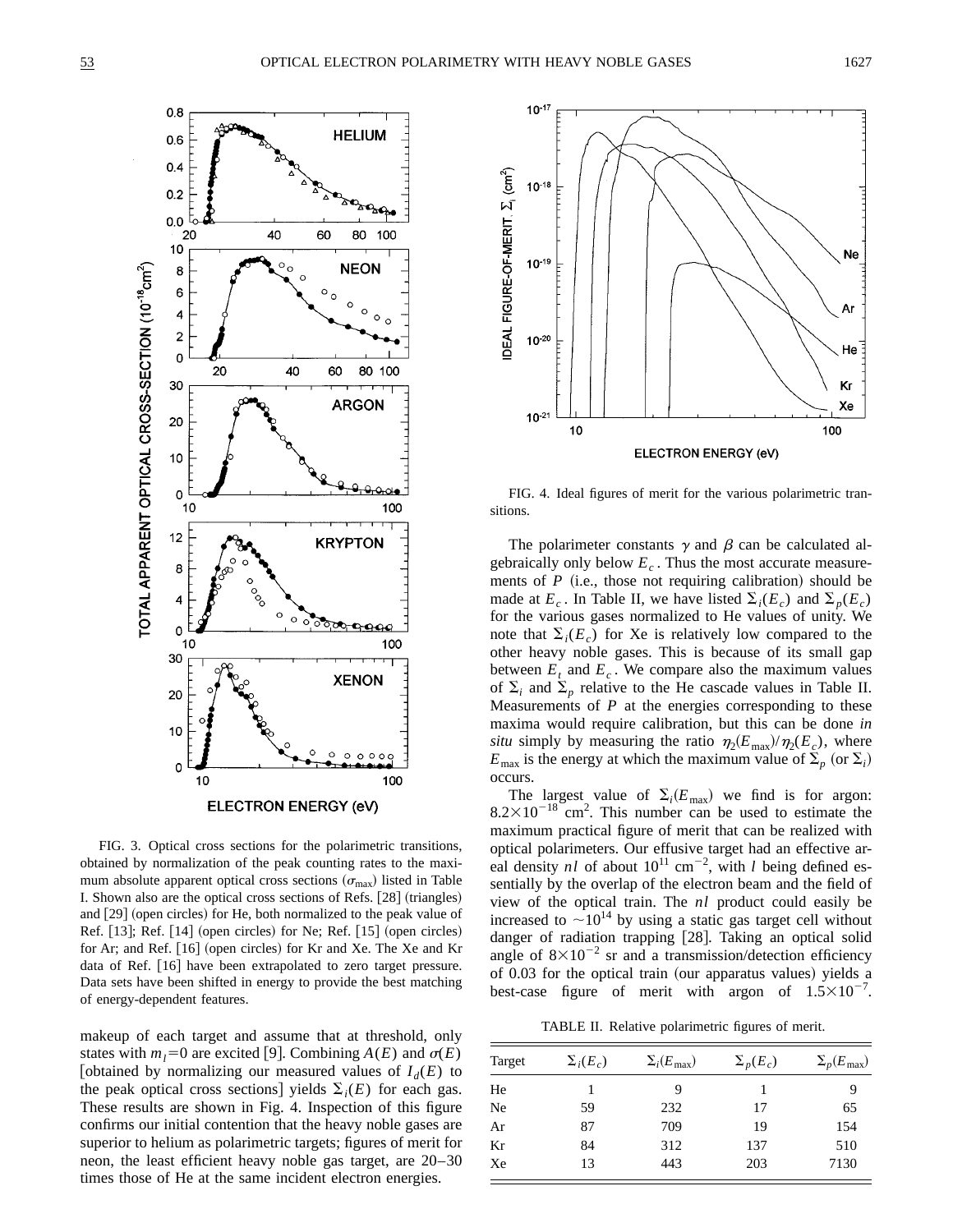TABLE III. Values of the linear polarization fraction  $\eta_1$  measured at the first cascade threshold energy  $E_c$ .

| Target | $\eta_1(E_c)$ |
|--------|---------------|
| He     | 0.0009(11)    |
| Ne     | $-0.0002(12)$ |
| Ar     | $-0.0021(35)$ |
| Кr     | 0.0037(48)    |
| Xe     | 0.0049(85)    |

With hard work, this number might be increased, but it is fair to say that a practical upper limit on  $\Sigma$  for optical polarimeters is  $5 \times 10^{-7}$ . Herein lies the chief disadvantage of the optical technique. Mott polarimeters typically have between two and three orders of magnitude larger values of  $\Sigma$  [30].

As discussed above, the validity of Eq.  $(1)$  at energies below  $E_c$  can be checked by measuring  $\eta_1$ . We have made these measurements for all the transitions studied at their respective values of  $E_c$ ; the results are listed in Table III. Precision measurements of Stokes parameters close to threshold are difficult because of the low excitation cross sections. These results typically required about 10 h of data accumulation for each transition. We were particularly interested in checking the validity of Eq.  $(1)$  for He, where assumptions of *LS*-coupling and the neglect of resonances and spin-orbit effects are expected to be the most justified. Data were taken for more than 60 h in this case  $[7]$ . For all targets, including Xe, where relativistic effects would be expected to be the largest,  $\eta_1$  is consistent with zero. We find this to be surprising, given that typical negative ion resonances in the heavy noble gases should live significantly longer than their corresponding fine-structure oscillatory periods. In Ne, we observe a prominent resonance in the optical excitation function in immediate proximity to  $E_c$   $[2p^5(4s^2,3d^2)$ ? [21]], but no corresponding effect in any of the Stokes parameters. This means that over the energy range of our measurements, i.e., between the specified energy minus the width of the incident beam (about  $0.2$  eV) and the energy itself, resonance and spin-orbit effects are negligible at our level of statistical accuracy. Thus polarimetric measurements can be made using these transitions with this level of accuracy or better at these energies, assuming comparable incident electron energy profiles.

As a second check on the accuracy of Eq.  $(1)$  for the heavy noble gases, we compared  $\eta_2$  measurements using targets of He and Kr to simultaneous Mott scattering asymmetry measurements. [Krypton was used because of its large value of  $\Sigma_n(E_c)$  relative to Ne and Ar. Xenon was too expensive.] The electron beam first passed through the Mott polarimeter at 20 keV, where an asymmetry  $A_{Mott}$  was determined after proper background subtraction  $[22]$ . 200-Å-thick gold films backed by Formvar were used as Mott scattering targets, and electrons which had lost up to 300 eV in the target were detected. The asymmetry  $A_{\text{Mott}}$  is given by  $PS_{\text{eff}}$ , where  $S_{\text{eff}}$  is the "effective Sherman function" (or analyzing power) of the device  $|30|$ . Subsequently, after 90 $^{\circ}$  spin rotation (Fig. 1), the optical polarimeter measured  $\eta_2 = A(E_c)P$ . Thus either Kr or He measurements could be used to determine  $S_{\text{eff}}$  for the Mott polarimeter, since  $\eta_3$  and  $\eta_2$  are measured, and  $\gamma$  and  $\beta$  are exactly calculable at  $E_c$ :

$$
S_{\text{eff}} = \frac{A_{\text{Mott}}}{P} = \frac{A(E_c)}{\eta_2(E_c)}.
$$
 (5)

Agreement between the values of  $S_{\text{eff}}$  measured with Kr and He constitutes *circumstantial* evidence for the validity of Eq.  $(1)$  for both targets; it is unlikely that relativistic effects would cause the breakdown of Eq.  $(1)$  for both targets in such a way that the individual deviations would lead serendipitously to agreement between the two  $S_{\text{eff}}$  results. Using He,  $S_{\text{eff}}$  was measured to be  $0.1478 \pm 0.0012 \pm 0.0012$ , where the first uncertainty is due to counting statistics, and the second is a systematic uncertainty resulting from the measurements of  $\eta_3$  and the optical constants of the polarizing elements. With Kr, we obtain  $S_{\text{eff}}=0.1434\pm0.0007\pm0.0039$ . These numbers differ by 3.0%, and essentially agree with each other at the level of one standard deviation of the combined uncertainties.

We believe that with a more thorough analysis and characterization of our optical polarimeter, the systematic uncertainties associated with Stokes parameter measurements can be pushed below the level of 0.5% of the polarization value. Also, replacement of the effusive target with a static gas cell would increase the target areal density by at least two orders of magnitude, meaning that uncertainties due to counting statistics should be reduced by an order of magnitude. For this reason, we believe that ultimate limits on the accuracy with which such measurements can be made will be imposed by the optical polarimetry, as well as other potential systematic effects associated with, e.g., negative-ion resonances, magnetic fields (causing precession of the excited target states), spurious backgrounds, especially from other atomic transitions, and possible energy dependence of *P* within the incident-electron-beam width  $[31]$ .

#### **IV. SUMMARY**

This work has demonstrated the superiority of the heavy noble gases to helium as targets for optical electron polarimetry. The heavy noble gases have three major advantages: larger overall excitation cross sections, larger analyzing powers, and (with the exception of Xe) larger gaps between the threshold energy for excitation and the threshold energy for production of the first cascading states. These factors cause the heavy noble gas targets to have figures of merit between one and two orders of magnitude larger than those of He. Moreover, we have shown that at a level of better than 0.01 (Table III), the heavy noble gases appear to be unaffected by spin-orbit or resonance effects at the energy where the most accurate measurement of *P* can be made without calibration,  $E_c$ . Our studies comparing He and Kr transitions using the Mott polarimeter corroborate this at a level of accuracy better than 0.004.

It is clear that further improvements in the accuracy of this technique will occur primarily as a result of improved optical polarimetry. It is our hope that in the future, we will be able to make Stokes parameter measurements to better than 0.5% of the polarization value. At this level, deviations from Eq.  $(1)$  due to resonances and spin-orbit effects may become observable, especially given the fact that resonance lifetimes are comparable to or longer than the fine-structure oscillatory periods of these systems. Another potential prob